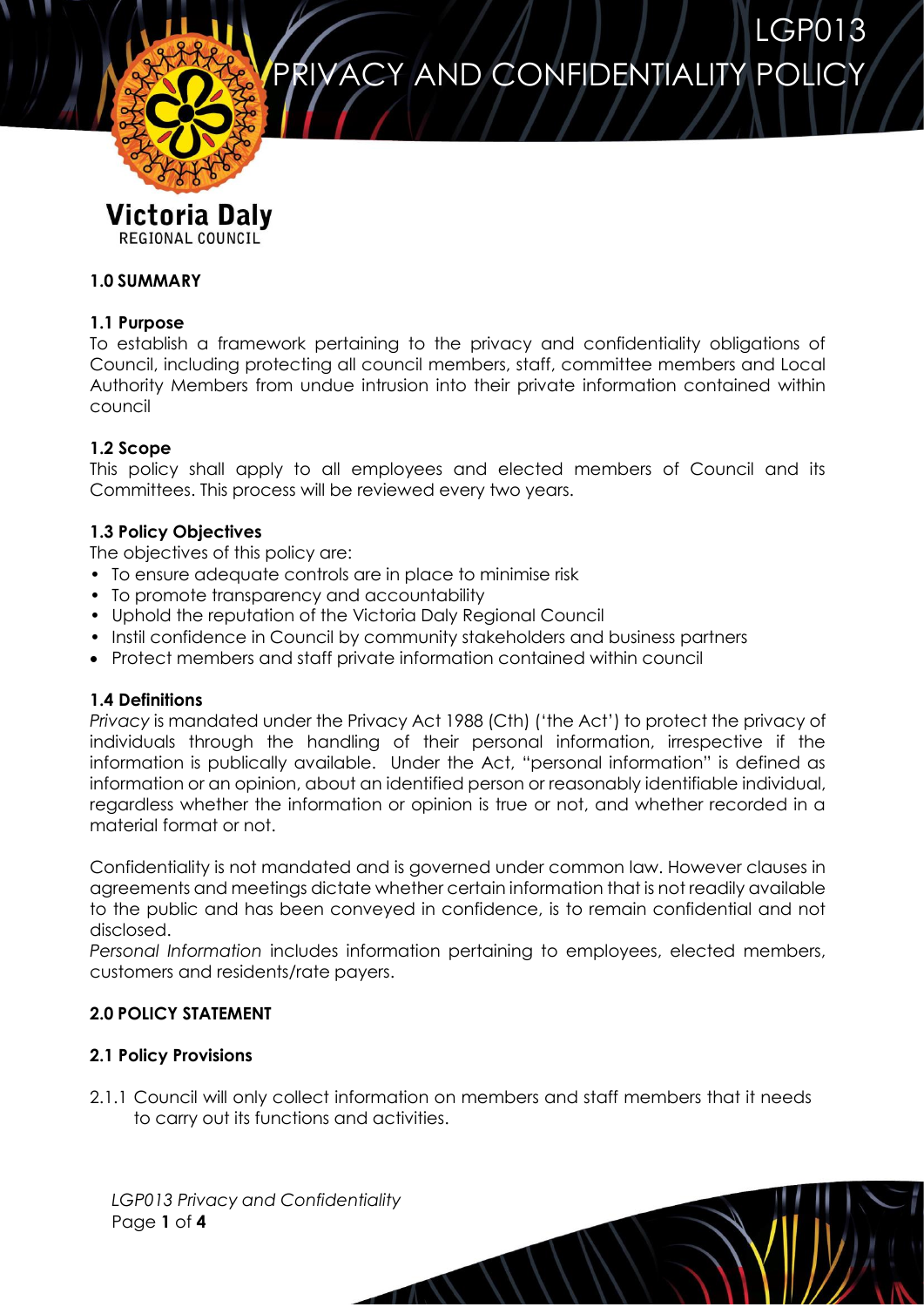

- 2.1.2 Council will only use information on members and staff for the purpose it was collected for.
- 2.1.3 Information on members and staff will only be disclosed for a purpose:

(a) that is directly and reasonably related to the necessary operations of the council or local government.

- (b) if the member or staff consents to the use or disclosure; or
- (c ) if the disclosure is authorized by law.
- 2.1.4 Council must ensure contracts with third parties where the use of personal information is utilised must include provisions to protect the integrity and security of the personal information. Contracts must stipulate the contractor does not make unauthorised disclosures and may incorporate specific provisions about how the information is to be stored and disposed at the completion of the contracted activity.
- 2.1.5 Council is to take all reasonable measures to ensure the information it collects on members and staff members is accurate, complete and up to date.
- 2.1.6 Council will take steps to protect the personal information it holds from misuse and loss and from unauthorised access, modification or disclosure.
- 2.1.7 Council employees are responsible for protecting personal information from misuse, loss, corruption or disclosure. Personal information will be handled with care and only used for authorised purposes.
- 2.1.8 All employees must maintain public confidentiality and respect the privacy of individuals who have dealings with Council. Employees must treat all personal information as confidential and sensitive information as highly confidential. Council employees will not disclose any confidential information, use any information to their personal advantage or permit unauthorised access to such information.
- 2.1.9 Council files are strictly confidential and under no circumstances should a member of the public have access to files. Employees must also be conscious of security within the office environment when members of the public are present. External customers must not be left unattended with Council files.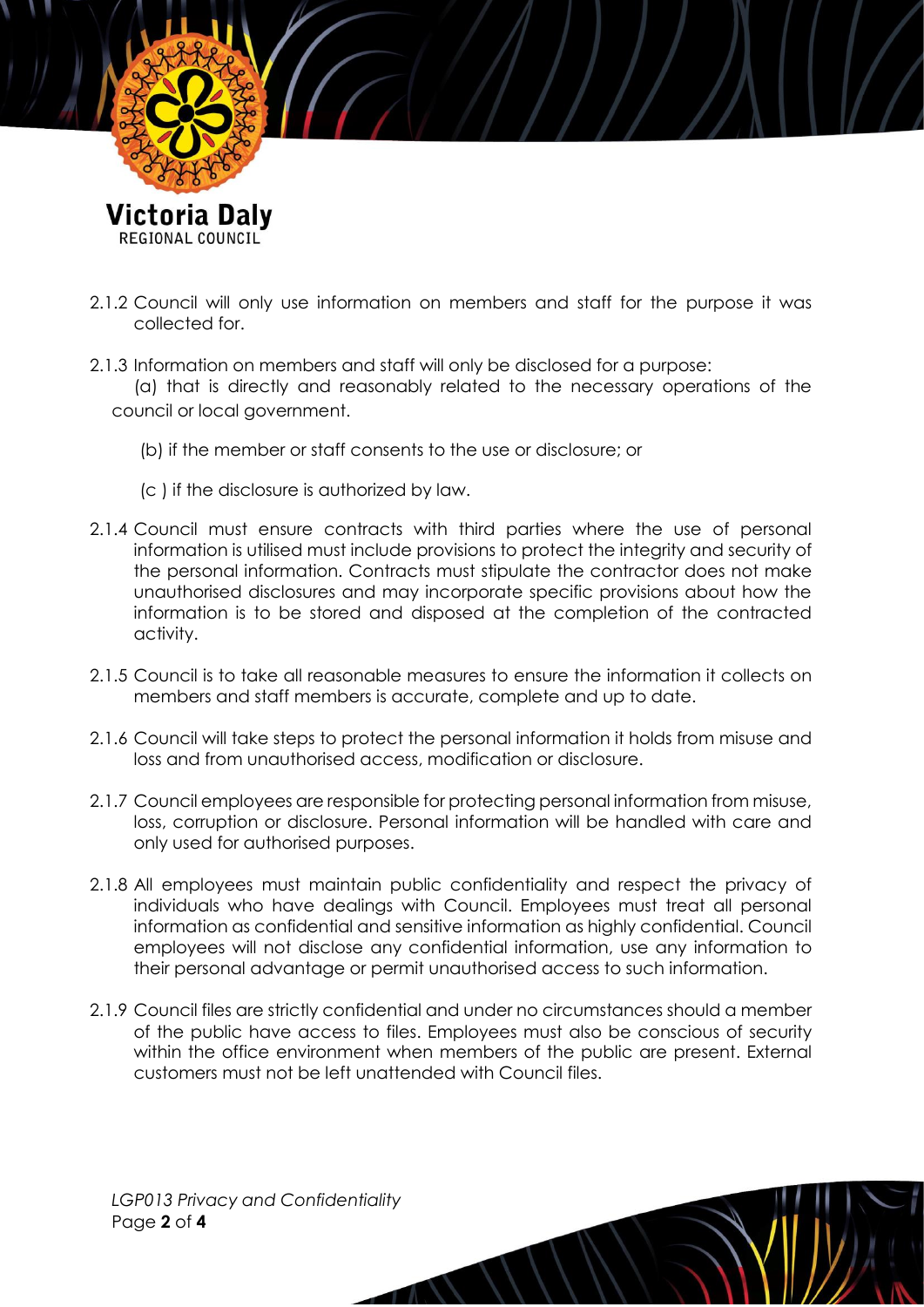

2.1.10 Destruction of records containing personal information, including personal records must be by secure means. Ordinarily, garbage disposal or recycling of intact documents are not secure means of destruction and should only be used for documents that are already in the public domain. Reasonable steps to destroy paper documents that contain personal information include shredding, pulping or the disintegration of paper. All computers that are removed from use and made available for non-Council purposes will have all data removed from the hardware.

#### **2.2 Access and Correction to Data**

- 2.2.1 Individuals are permitted to access information about them which is held by Council. Individuals are entitled to know generally what sort of information Council holds about them, for what purposes and how it collects, holds, uses and discloses that information.
- 2.2.1 Requests for access to such information are to be made in writing to the Director of Corporate Service. The Director of Corporate Services will establish the identity of the individual asking for the information.
- 2.2.2 Council will respond to public requests to correct information in a timely manner.
- 2.2.3 Council will provide written reasons when a request for access or correction of personal information is refused.

### **2.3 Confidential use of Media**

VDRC progressively install CCTV cameras on all our waste operations and assets. The primary security use of CCTV is to discourage and/or detect unlawful behavior. CCTV can also help to improve perceptions of safety within the community by helping to prevent damage to property, deter anti-social behavior and inappropriate activity in settings such as libraries or leisure centers.

- 2.3.1 VDRC expects authorised officers and stakeholders to ensure confidentiality of information gathered by or from CCTV operations, by not disclosing or discussing any events with unauthorized personnel or associates who have no direct responsibility relating to CCTV operations.
- 2.3.2 Treat all live and recorded images in an ethical manner and with the utmost of care, respect and dignity.
- 2.3.3 If access to CCTV footage is provided for an authorised purpose, a record is to be created by the officer processing the request, indicating the reason why the CCTV footage was extracted.

*LGP013 Privacy and Confidentiality* Page **3** of **4**